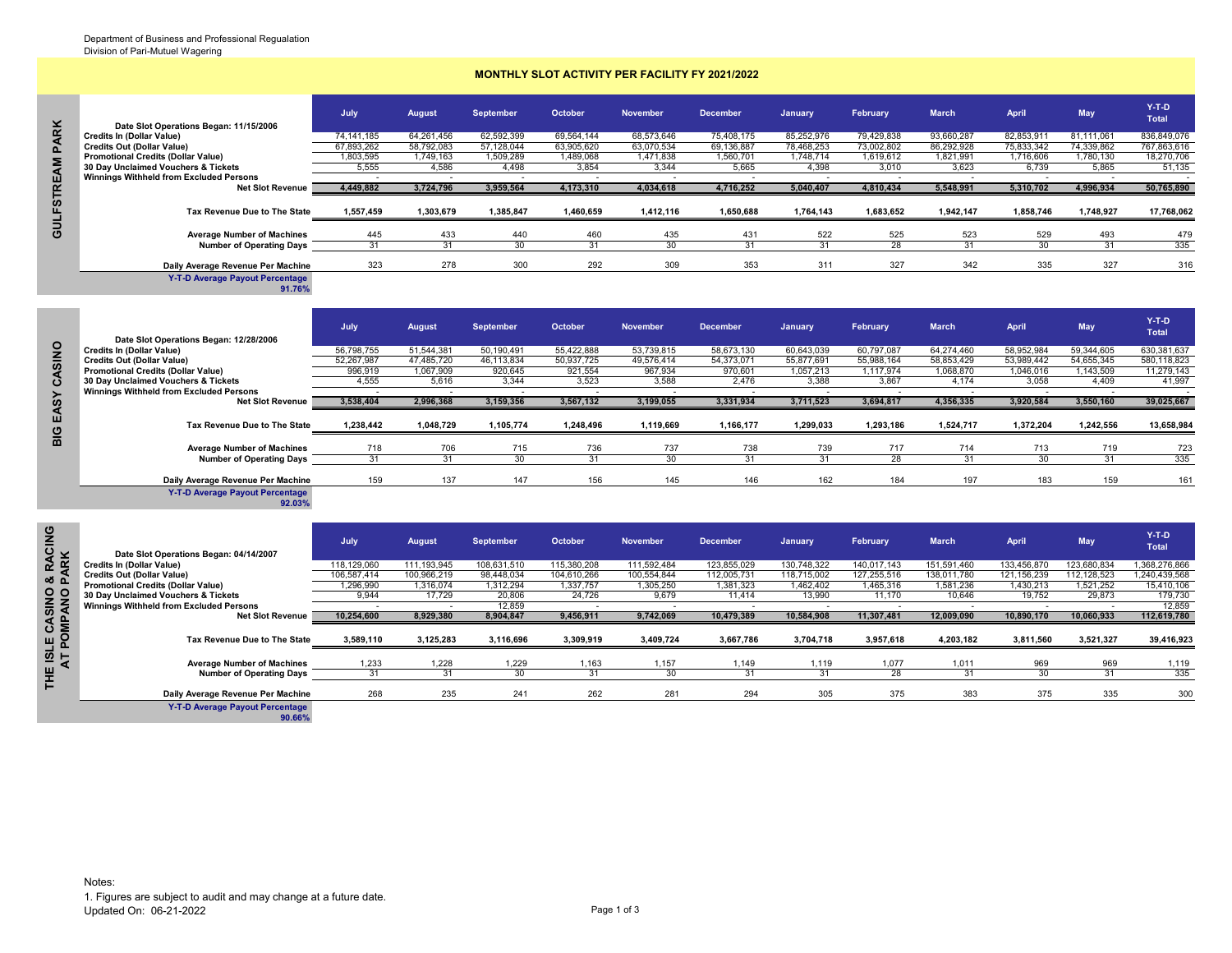## **MONTHLY SLOT ACTIVITY PER FACILITY FY 2021/2022**

| య<br>$\frac{3}{2}$ | Date Slot Operations Began: 10/15/2009         | July        | <b>August</b> | September   | October     | <b>November</b> | <b>December</b> | <b>January</b> | February    | <b>March</b> | April       | May         | $Y-T-D$<br>Total |
|--------------------|------------------------------------------------|-------------|---------------|-------------|-------------|-----------------|-----------------|----------------|-------------|--------------|-------------|-------------|------------------|
|                    | <b>Credits In (Dollar Value)</b>               | 168,827,035 | 162,662,068   | 151,953,723 | 161,953,630 | 159,498,533     | 162,954,550     | 167,736,800    | 167,475,755 | 181,027,227  | 176,831,921 | 175,504,484 | 1,836,425,727    |
| <u> នី ភ្ន</u>     | <b>Credits Out (Dollar Value)</b>              | 157.578.119 | 152.125.910   | 141.894.188 | 151.403.423 | 149.248.785     | 152.362.098     | 156.353.097    | 156.360.299 | 169.732.907  | 165.566.676 | 164.390.782 | 1,717,016,283    |
| E.                 | <b>Promotional Credits (Dollar Value)</b>      | 605,910     | 600.285       | 600.980     | 641.330     | 615.620         | 952,635         | 690.415        | 621.780     | 692.160      | 667.840     | 692.180     | 7,381,135        |
| ပ                  | 30 Day Unclaimed Vouchers & Tickets            | 3.256       | 3.789         | 3.008       | 2.759       | 2.977           | 3.279           | 3.370          | 3.533       | 4.096        | 3.828       | 3.349       | 37,245           |
|                    | <b>Winnings Withheld from Excluded Persons</b> |             | .250          | 1,550       |             | 2.500           | 1.650           |                | 8.331       | 6.350        | 1.230       | 14,710      | 37,572           |
| ğ ?                | <b>Net Slot Revenue</b>                        | 10,646,263  | 9,940,912     | 9,463,114   | 9,911,636   | 9,639,604       | 9,644,746       | 10,696,659     | 10,505,541  | 10,612,607   | 10,602,463  | 10,439,581  | 112,103,126      |
| œ<br><b>OTEL</b>   | Tax Revenue Due to The State                   | 3,726,192   | 3,479,319     | 3,312,090   | 3,469,073   | 3,373,862       | 3,375,661       | 3,743,831      | 3,676,939   | 3,714,413    | 3,710,862   | 3,653,853   | 39,236,094       |
|                    | <b>Average Number of Machines</b>              | 617         | 617<br>31     | 621         | 627         | 696<br>30       | 774<br>31       | 783            | 783         | 783<br>31    | 783<br>30   | 783         | 715              |
| 证                  | <b>Number of Operating Days</b>                |             |               |             |             |                 |                 |                | 28          |              |             | 31          | 335              |
|                    | Daily Average Revenue Per Machine              | 557         | 520           | 508         | 510         | 462             | 402             | 441            | 479         | 437          | 451         | 430         | 468              |
|                    | V T D Average Payout Percentage                |             |               |             |             |                 |                 |                |             |              |             |             |                  |

**Y-T-D Average Payout Percentage 93.50%**

| 118,945,029<br>120,736,096<br>121,390,114<br>112,659,824<br>123,038,652<br>121,385,632<br>114,525,979<br>131,478,895<br>1,359,638,354<br>128,390,807<br>137,581,399<br>129,505,927<br><b>Credits In (Dollar Value)</b><br>ఱ<br>117.277.429<br>108,777,306<br>110,464,969<br>110,828,541<br>102,705,992<br>111,374,186<br>103,836,987<br>125,397,800<br>119,645,952<br>1,241,070,586<br>112,357,069<br>118.404.354<br><b>Credits Out (Dollar Value)</b><br>2,373,801<br>2,269,460<br>2,296,363<br>2,125,401<br>2,627,818<br>2,100,012<br>2,456,064<br>2,395,840<br>2,357,648<br>25,623,264<br><b>Promotional Credits (Dollar Value)</b><br>2,300,432<br>2,320,425<br>0ш<br>6,273<br>3,306<br>3,859<br>3,557<br>3,051<br>4,633<br>2,821<br>4,939<br>45,474<br>30 Day Unclaimed Vouchers & Tickets<br>5.140<br>4,445<br>3,450<br>R CASIN<br>Winnings Withheld from Excluded Persons<br>2.551<br>4,451<br>6.771<br>3.300<br>52,498<br>10.155<br>6,903<br>6.609<br>11.757<br>7,906,021<br>7,987,969<br>8,272,357<br>7,839,966<br>8,365,017<br>7,387,186<br>9,733,808<br>8,747,267<br>8,595,101<br>9,447,162<br>8,760,622<br><b>Net Slot Revenue</b><br>CALDER<br>2,795,789<br>2,895,325<br>2,743,988<br>2,927,756<br>2,585,515<br>3,061,544<br>2,767,107<br>3,008,285<br>3,406,833<br>3,306,507<br>3,066,218<br>Tax Revenue Due to The State<br>1,026<br>1,033<br>1,059<br>1,076<br>1,020<br>1,032<br>1,041<br>1,071<br>1,063<br>1,064<br>1,065<br><b>Average Number of Machines</b><br>31<br>30<br>31<br>30<br>28<br>31<br>30<br><b>Number of Operating Days</b><br>31<br>31<br>31<br>31<br>277<br>258<br>258<br>251<br>255<br>222<br>287<br>295<br>249<br>296<br>265<br>Daily Average Revenue Per Machine<br><b>Y-T-D Average Payout Percentage</b><br>91.28%<br>$Y-T-D$<br>July<br>February<br><b>May</b><br><b>September</b><br>October<br><b>March</b><br><b>April</b><br><b>November</b><br><b>December</b><br>August<br>January,<br><b>Total</b><br>Date Slot Operations Began: 01/23/2012<br>129,853,669<br>123,874,852<br>126,904,229<br>123,892,797<br>134,714,027<br>124,873,496<br>125,395,940<br>143,438,877<br>140,315,791<br>147,038,127<br>1.462.133.710<br>141,831,904<br>Credits In (Dollar Value)<br><b>ALAI</b><br>114.872.770<br>129.270.165<br>131.298.337<br>119.752.999<br>114.214.938<br>116.654.101<br>114.460.015<br>124.388.520<br>115.965.597<br>131.916.466<br>135.751.552<br>1.348.545.460<br><b>Credits Out (Dollar Value)</b><br>2,017,299<br>2.232.184<br>1,876,522<br>2,026,393<br>22,186,337<br>2.293.057<br>1,946,766<br>1,896,471<br>1.624.094<br>2,115,538<br>2.229.272<br><b>Promotional Credits (Dollar Value)</b><br>1.928.740<br>32,897<br>30 Day Unclaimed Vouchers & Tickets<br>16,115<br>14,083<br>11,269<br>7,760<br>20,139<br>24,728<br>20,994<br>14,869<br>187,700<br>13.855<br>10,993<br>Δſ<br><b>Winnings Withheld from Excluded Persons</b><br>8,116,268<br>7,497,285<br>8,456,745<br>8,124,394<br>9,520,745<br>8,951,082<br>9,072,171<br>91,589,613<br><b>Net Slot Revenue</b><br>8,618,682<br>7,443,845<br>7,971,153<br>7,817,242<br><b>MIAMI</b><br>2,840,694<br>2,959,861<br>2,843,538<br>2,736,035<br>3,332,261<br>3,132,879<br>3,175,260<br>Tax Revenue Due to The State<br>3,016,539<br>2,605,346<br>2,789,904<br>2,624,050 | <b>RACE</b> | Date Slot Operations Began: 01/22/2010 | July | <b>August</b> | <b>September</b> | October | <b>November</b> | <b>December</b> | <b>January</b> | February | <b>March</b> | April | May | $Y-T-D$<br><b>Total</b> |
|-----------------------------------------------------------------------------------------------------------------------------------------------------------------------------------------------------------------------------------------------------------------------------------------------------------------------------------------------------------------------------------------------------------------------------------------------------------------------------------------------------------------------------------------------------------------------------------------------------------------------------------------------------------------------------------------------------------------------------------------------------------------------------------------------------------------------------------------------------------------------------------------------------------------------------------------------------------------------------------------------------------------------------------------------------------------------------------------------------------------------------------------------------------------------------------------------------------------------------------------------------------------------------------------------------------------------------------------------------------------------------------------------------------------------------------------------------------------------------------------------------------------------------------------------------------------------------------------------------------------------------------------------------------------------------------------------------------------------------------------------------------------------------------------------------------------------------------------------------------------------------------------------------------------------------------------------------------------------------------------------------------------------------------------------------------------------------------------------------------------------------------------------------------------------------------------------------------------------------------------------------------------------------------------------------------------------------------------------------------------------------------------------------------------------------------------------------------------------------------------------------------------------------------------------------------------------------------------------------------------------------------------------------------------------------------------------------------------------------------------------------------------------------------------------------------------------------------------------------------------------------------------------------------------------------------------------------------------------------------------------------------------------------------------------------------------------------------------------------------------------------------------------------------------------------------------------------------------------------------------------------------------------------------|-------------|----------------------------------------|------|---------------|------------------|---------|-----------------|-----------------|----------------|----------|--------------|-------|-----|-------------------------|
|                                                                                                                                                                                                                                                                                                                                                                                                                                                                                                                                                                                                                                                                                                                                                                                                                                                                                                                                                                                                                                                                                                                                                                                                                                                                                                                                                                                                                                                                                                                                                                                                                                                                                                                                                                                                                                                                                                                                                                                                                                                                                                                                                                                                                                                                                                                                                                                                                                                                                                                                                                                                                                                                                                                                                                                                                                                                                                                                                                                                                                                                                                                                                                                                                                                                                   |             |                                        |      |               |                  |         |                 |                 |                |          |              |       |     |                         |
|                                                                                                                                                                                                                                                                                                                                                                                                                                                                                                                                                                                                                                                                                                                                                                                                                                                                                                                                                                                                                                                                                                                                                                                                                                                                                                                                                                                                                                                                                                                                                                                                                                                                                                                                                                                                                                                                                                                                                                                                                                                                                                                                                                                                                                                                                                                                                                                                                                                                                                                                                                                                                                                                                                                                                                                                                                                                                                                                                                                                                                                                                                                                                                                                                                                                                   |             |                                        |      |               |                  |         |                 |                 |                |          |              |       |     |                         |
|                                                                                                                                                                                                                                                                                                                                                                                                                                                                                                                                                                                                                                                                                                                                                                                                                                                                                                                                                                                                                                                                                                                                                                                                                                                                                                                                                                                                                                                                                                                                                                                                                                                                                                                                                                                                                                                                                                                                                                                                                                                                                                                                                                                                                                                                                                                                                                                                                                                                                                                                                                                                                                                                                                                                                                                                                                                                                                                                                                                                                                                                                                                                                                                                                                                                                   |             |                                        |      |               |                  |         |                 |                 |                |          |              |       |     |                         |
|                                                                                                                                                                                                                                                                                                                                                                                                                                                                                                                                                                                                                                                                                                                                                                                                                                                                                                                                                                                                                                                                                                                                                                                                                                                                                                                                                                                                                                                                                                                                                                                                                                                                                                                                                                                                                                                                                                                                                                                                                                                                                                                                                                                                                                                                                                                                                                                                                                                                                                                                                                                                                                                                                                                                                                                                                                                                                                                                                                                                                                                                                                                                                                                                                                                                                   |             |                                        |      |               |                  |         |                 |                 |                |          |              |       |     |                         |
|                                                                                                                                                                                                                                                                                                                                                                                                                                                                                                                                                                                                                                                                                                                                                                                                                                                                                                                                                                                                                                                                                                                                                                                                                                                                                                                                                                                                                                                                                                                                                                                                                                                                                                                                                                                                                                                                                                                                                                                                                                                                                                                                                                                                                                                                                                                                                                                                                                                                                                                                                                                                                                                                                                                                                                                                                                                                                                                                                                                                                                                                                                                                                                                                                                                                                   |             |                                        |      |               |                  |         |                 |                 |                |          |              |       |     |                         |
|                                                                                                                                                                                                                                                                                                                                                                                                                                                                                                                                                                                                                                                                                                                                                                                                                                                                                                                                                                                                                                                                                                                                                                                                                                                                                                                                                                                                                                                                                                                                                                                                                                                                                                                                                                                                                                                                                                                                                                                                                                                                                                                                                                                                                                                                                                                                                                                                                                                                                                                                                                                                                                                                                                                                                                                                                                                                                                                                                                                                                                                                                                                                                                                                                                                                                   |             |                                        |      |               |                  |         |                 |                 |                |          |              |       |     | 93,042,476              |
|                                                                                                                                                                                                                                                                                                                                                                                                                                                                                                                                                                                                                                                                                                                                                                                                                                                                                                                                                                                                                                                                                                                                                                                                                                                                                                                                                                                                                                                                                                                                                                                                                                                                                                                                                                                                                                                                                                                                                                                                                                                                                                                                                                                                                                                                                                                                                                                                                                                                                                                                                                                                                                                                                                                                                                                                                                                                                                                                                                                                                                                                                                                                                                                                                                                                                   |             |                                        |      |               |                  |         |                 |                 |                |          |              |       |     |                         |
|                                                                                                                                                                                                                                                                                                                                                                                                                                                                                                                                                                                                                                                                                                                                                                                                                                                                                                                                                                                                                                                                                                                                                                                                                                                                                                                                                                                                                                                                                                                                                                                                                                                                                                                                                                                                                                                                                                                                                                                                                                                                                                                                                                                                                                                                                                                                                                                                                                                                                                                                                                                                                                                                                                                                                                                                                                                                                                                                                                                                                                                                                                                                                                                                                                                                                   |             |                                        |      |               |                  |         |                 |                 |                |          |              |       |     | 32,564,867              |
|                                                                                                                                                                                                                                                                                                                                                                                                                                                                                                                                                                                                                                                                                                                                                                                                                                                                                                                                                                                                                                                                                                                                                                                                                                                                                                                                                                                                                                                                                                                                                                                                                                                                                                                                                                                                                                                                                                                                                                                                                                                                                                                                                                                                                                                                                                                                                                                                                                                                                                                                                                                                                                                                                                                                                                                                                                                                                                                                                                                                                                                                                                                                                                                                                                                                                   |             |                                        |      |               |                  |         |                 |                 |                |          |              |       |     | 1,050                   |
|                                                                                                                                                                                                                                                                                                                                                                                                                                                                                                                                                                                                                                                                                                                                                                                                                                                                                                                                                                                                                                                                                                                                                                                                                                                                                                                                                                                                                                                                                                                                                                                                                                                                                                                                                                                                                                                                                                                                                                                                                                                                                                                                                                                                                                                                                                                                                                                                                                                                                                                                                                                                                                                                                                                                                                                                                                                                                                                                                                                                                                                                                                                                                                                                                                                                                   |             |                                        |      |               |                  |         |                 |                 |                |          |              |       |     | 335                     |
|                                                                                                                                                                                                                                                                                                                                                                                                                                                                                                                                                                                                                                                                                                                                                                                                                                                                                                                                                                                                                                                                                                                                                                                                                                                                                                                                                                                                                                                                                                                                                                                                                                                                                                                                                                                                                                                                                                                                                                                                                                                                                                                                                                                                                                                                                                                                                                                                                                                                                                                                                                                                                                                                                                                                                                                                                                                                                                                                                                                                                                                                                                                                                                                                                                                                                   |             |                                        |      |               |                  |         |                 |                 |                |          |              |       |     |                         |
|                                                                                                                                                                                                                                                                                                                                                                                                                                                                                                                                                                                                                                                                                                                                                                                                                                                                                                                                                                                                                                                                                                                                                                                                                                                                                                                                                                                                                                                                                                                                                                                                                                                                                                                                                                                                                                                                                                                                                                                                                                                                                                                                                                                                                                                                                                                                                                                                                                                                                                                                                                                                                                                                                                                                                                                                                                                                                                                                                                                                                                                                                                                                                                                                                                                                                   |             |                                        |      |               |                  |         |                 |                 |                |          |              |       |     | 265                     |
|                                                                                                                                                                                                                                                                                                                                                                                                                                                                                                                                                                                                                                                                                                                                                                                                                                                                                                                                                                                                                                                                                                                                                                                                                                                                                                                                                                                                                                                                                                                                                                                                                                                                                                                                                                                                                                                                                                                                                                                                                                                                                                                                                                                                                                                                                                                                                                                                                                                                                                                                                                                                                                                                                                                                                                                                                                                                                                                                                                                                                                                                                                                                                                                                                                                                                   |             |                                        |      |               |                  |         |                 |                 |                |          |              |       |     |                         |
|                                                                                                                                                                                                                                                                                                                                                                                                                                                                                                                                                                                                                                                                                                                                                                                                                                                                                                                                                                                                                                                                                                                                                                                                                                                                                                                                                                                                                                                                                                                                                                                                                                                                                                                                                                                                                                                                                                                                                                                                                                                                                                                                                                                                                                                                                                                                                                                                                                                                                                                                                                                                                                                                                                                                                                                                                                                                                                                                                                                                                                                                                                                                                                                                                                                                                   |             |                                        |      |               |                  |         |                 |                 |                |          |              |       |     |                         |
|                                                                                                                                                                                                                                                                                                                                                                                                                                                                                                                                                                                                                                                                                                                                                                                                                                                                                                                                                                                                                                                                                                                                                                                                                                                                                                                                                                                                                                                                                                                                                                                                                                                                                                                                                                                                                                                                                                                                                                                                                                                                                                                                                                                                                                                                                                                                                                                                                                                                                                                                                                                                                                                                                                                                                                                                                                                                                                                                                                                                                                                                                                                                                                                                                                                                                   |             |                                        |      |               |                  |         |                 |                 |                |          |              |       |     |                         |
|                                                                                                                                                                                                                                                                                                                                                                                                                                                                                                                                                                                                                                                                                                                                                                                                                                                                                                                                                                                                                                                                                                                                                                                                                                                                                                                                                                                                                                                                                                                                                                                                                                                                                                                                                                                                                                                                                                                                                                                                                                                                                                                                                                                                                                                                                                                                                                                                                                                                                                                                                                                                                                                                                                                                                                                                                                                                                                                                                                                                                                                                                                                                                                                                                                                                                   |             |                                        |      |               |                  |         |                 |                 |                |          |              |       |     |                         |
|                                                                                                                                                                                                                                                                                                                                                                                                                                                                                                                                                                                                                                                                                                                                                                                                                                                                                                                                                                                                                                                                                                                                                                                                                                                                                                                                                                                                                                                                                                                                                                                                                                                                                                                                                                                                                                                                                                                                                                                                                                                                                                                                                                                                                                                                                                                                                                                                                                                                                                                                                                                                                                                                                                                                                                                                                                                                                                                                                                                                                                                                                                                                                                                                                                                                                   |             |                                        |      |               |                  |         |                 |                 |                |          |              |       |     |                         |
|                                                                                                                                                                                                                                                                                                                                                                                                                                                                                                                                                                                                                                                                                                                                                                                                                                                                                                                                                                                                                                                                                                                                                                                                                                                                                                                                                                                                                                                                                                                                                                                                                                                                                                                                                                                                                                                                                                                                                                                                                                                                                                                                                                                                                                                                                                                                                                                                                                                                                                                                                                                                                                                                                                                                                                                                                                                                                                                                                                                                                                                                                                                                                                                                                                                                                   |             |                                        |      |               |                  |         |                 |                 |                |          |              |       |     |                         |
|                                                                                                                                                                                                                                                                                                                                                                                                                                                                                                                                                                                                                                                                                                                                                                                                                                                                                                                                                                                                                                                                                                                                                                                                                                                                                                                                                                                                                                                                                                                                                                                                                                                                                                                                                                                                                                                                                                                                                                                                                                                                                                                                                                                                                                                                                                                                                                                                                                                                                                                                                                                                                                                                                                                                                                                                                                                                                                                                                                                                                                                                                                                                                                                                                                                                                   |             |                                        |      |               |                  |         |                 |                 |                |          |              |       |     |                         |
|                                                                                                                                                                                                                                                                                                                                                                                                                                                                                                                                                                                                                                                                                                                                                                                                                                                                                                                                                                                                                                                                                                                                                                                                                                                                                                                                                                                                                                                                                                                                                                                                                                                                                                                                                                                                                                                                                                                                                                                                                                                                                                                                                                                                                                                                                                                                                                                                                                                                                                                                                                                                                                                                                                                                                                                                                                                                                                                                                                                                                                                                                                                                                                                                                                                                                   |             |                                        |      |               |                  |         |                 |                 |                |          |              |       |     |                         |
|                                                                                                                                                                                                                                                                                                                                                                                                                                                                                                                                                                                                                                                                                                                                                                                                                                                                                                                                                                                                                                                                                                                                                                                                                                                                                                                                                                                                                                                                                                                                                                                                                                                                                                                                                                                                                                                                                                                                                                                                                                                                                                                                                                                                                                                                                                                                                                                                                                                                                                                                                                                                                                                                                                                                                                                                                                                                                                                                                                                                                                                                                                                                                                                                                                                                                   |             |                                        |      |               |                  |         |                 |                 |                |          |              |       |     |                         |
|                                                                                                                                                                                                                                                                                                                                                                                                                                                                                                                                                                                                                                                                                                                                                                                                                                                                                                                                                                                                                                                                                                                                                                                                                                                                                                                                                                                                                                                                                                                                                                                                                                                                                                                                                                                                                                                                                                                                                                                                                                                                                                                                                                                                                                                                                                                                                                                                                                                                                                                                                                                                                                                                                                                                                                                                                                                                                                                                                                                                                                                                                                                                                                                                                                                                                   |             |                                        |      |               |                  |         |                 |                 |                |          |              |       |     |                         |
|                                                                                                                                                                                                                                                                                                                                                                                                                                                                                                                                                                                                                                                                                                                                                                                                                                                                                                                                                                                                                                                                                                                                                                                                                                                                                                                                                                                                                                                                                                                                                                                                                                                                                                                                                                                                                                                                                                                                                                                                                                                                                                                                                                                                                                                                                                                                                                                                                                                                                                                                                                                                                                                                                                                                                                                                                                                                                                                                                                                                                                                                                                                                                                                                                                                                                   |             |                                        |      |               |                  |         |                 |                 |                |          |              |       |     | 32,056,365              |

|                |                                                                            | July        | August      | <b>September</b> | October     | <b>November</b> | <b>December</b> | January     | February    | March       | April       | <b>May</b>  | $Y-T-D$<br><b>Total</b> |
|----------------|----------------------------------------------------------------------------|-------------|-------------|------------------|-------------|-----------------|-----------------|-------------|-------------|-------------|-------------|-------------|-------------------------|
|                | Date Slot Operations Began: 01/23/2012<br><b>Credits In (Dollar Value)</b> | 141,831,904 | 129,853,669 | 123,874,852      | 126,904,229 | 123,892,797     | 134.714.027     | 124,873,496 | 125,395,940 | 143,438,877 | 140,315,791 | 147,038,127 | 1,462,133,710           |
| $\overline{a}$ | <b>Credits Out (Dollar Value)</b>                                          | 131.298.337 | 119,752,999 | 114,214,938      | 116,654,101 | 114,460,015     | 124,388,520     | 114.872.770 | 115,965,597 | 131,916,466 | 129,270,165 | 135,751,552 | 1,348,545,460           |
| ◀              | <b>Promotional Credits (Dollar Value)</b>                                  | 1,928,740   | 2,017,299   | 2,232,184        | 2,293,057   | 1,946,766       | 1,876,522       | 1,896,471   | 1,624,094   | 2,026,393   | 2,115,538   | 2,229,272   | 22,186,337              |
|                | 30 Day Unclaimed Vouchers & Tickets                                        | 13,855      | 32,897      | 16,115           | 14,083      | 11,269          | 7,760           | 20,139      | 10,993      | 24,728      | 20,994      | 14,869      | 187,700                 |
|                | Winnings Withheld from Excluded Persons                                    |             |             |                  |             |                 |                 |             |             |             |             |             |                         |
|                | <b>Net Slot Revenue</b>                                                    | 8,618,682   | 8,116,268   | 7,443,845        | 7,971,153   | 7,497,285       | 8,456,745       | 8,124,394   | 7,817,242   | 9,520,745   | 8,951,082   | 9,072,171   | 91,589,613              |
| Σ<br>₹         | Tax Revenue Due to The State                                               | 3,016,539   | 2,840,694   | 2,605,346        | 2,789,904   | 2,624,050       | 2,959,861       | 2,843,538   | 2,736,035   | 3,332,261   | 3,132,879   | 3,175,260   | 32,056,365              |
|                | <b>Average Number of Machines</b>                                          | 918         | 918         | 918              | 971         | 1,000           | 1.000           | 1,000       | 1.000       | 1.002       | 1.002       | 1.003       | 975                     |
|                | <b>Number of Operating Days</b>                                            | 31          | 31          | 30               | 31          | 30              | 31              | 31          | 28          | 31          | 30          | 31          | 335                     |
|                | Daily Average Revenue Per Machine                                          | 303         | 285         | 270              | 265         | 250             | 273             | 262         | 279         | 307         | 298         | 292         | 280                     |
|                | <b>Y-T-D Average Payout Percentage</b>                                     |             |             |                  |             |                 |                 |             |             |             |             |             |                         |

**92.23%**